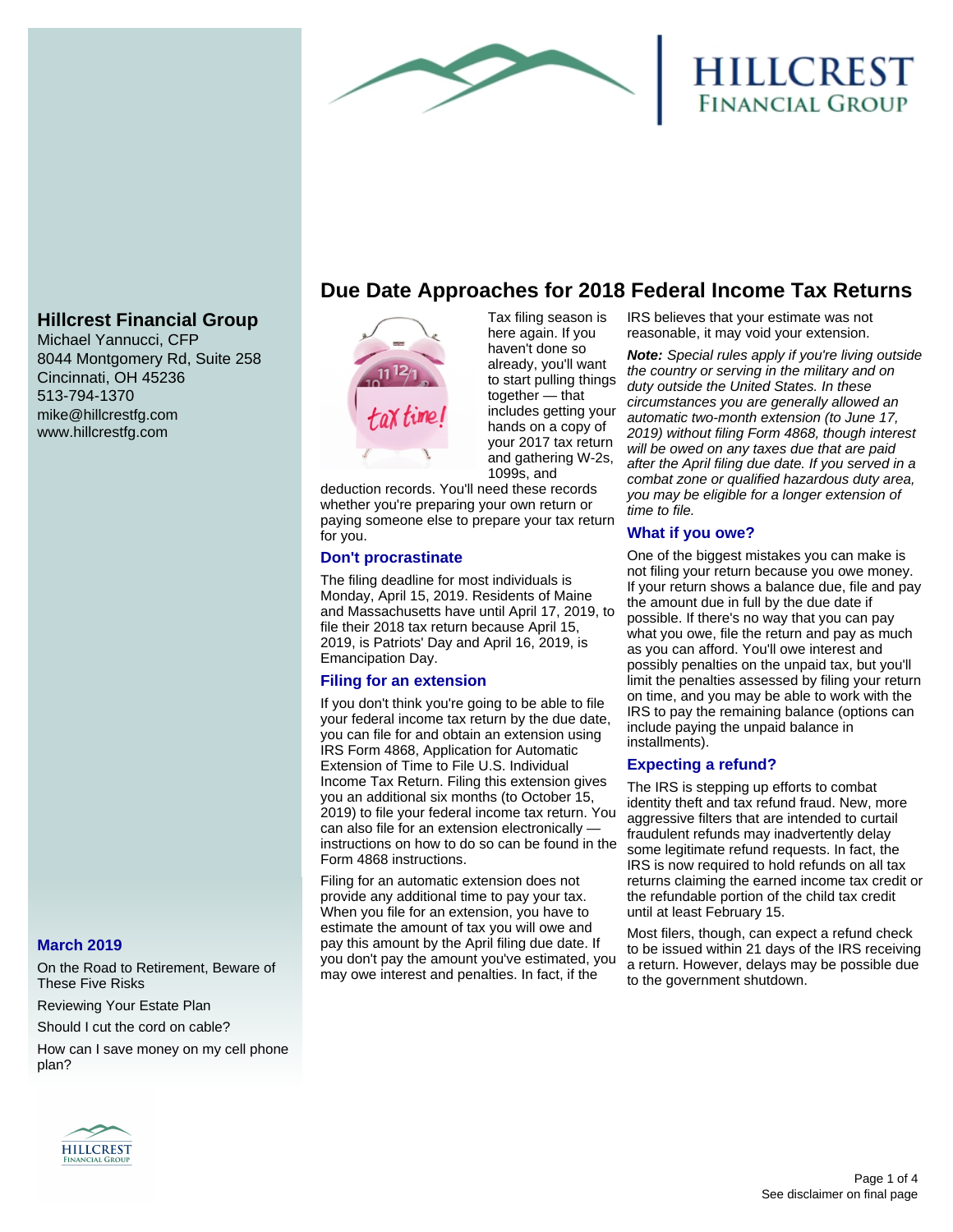

**No investment strategy can guarantee success. All investing involves risk, including the possible loss of your contribution dollars.**

**There is no assurance that working with a financial professional will result in investment success.**

# **On the Road to Retirement, Beware of These Five Risks**

On your journey to retirement, you'll likely face many risks that have the potential to throw you off course. Following are five common challenges retirement investors face. Take some time now to review and understand them before your journey takes an unplanned detour.

#### **1. Traveling aimlessly**

Setting out on an adventure without a definitive destination can be exciting, but probably not when it comes to saving for retirement. As you begin your retirement strategy, one of the first steps you'll need to take is identifying a goal. While some people prefer to establish one big lump-sum accumulation amount — for example, \$1 million or more — others find that type of number daunting. They might focus on how much their savings will need to generate each month during retirement — say, the equivalent of \$5,000 in today's dollars, for example. ("In today's dollars" refers to the fact that inflation will likely increase your future income needs. These examples are for illustrative purposes only. They are not meant as investment advice.)

Regardless of the approach you follow, setting a goal may help you better focus your investment strategy. In order to set a realistic target, you'll need to consider a number of factors — your desired lifestyle, pre-retirement income, health, Social Security benefits, any traditional pension benefits you or your spouse may be entitled to, and others. Examining your personal situation both now and in the future can help you determine how much you may need to accumulate.

#### **2. Investing too conservatively...**

Another key to determining how much you may need to save on a regular basis is targeting an appropriate rate of return, or how much your contribution dollars may earn on an ongoing basis. Afraid of losing money, some retirement investors choose only the most conservative investments, hoping to preserve their hard-earned assets. However, investing too conservatively can be risky, too. If your investment dollars do not earn enough, you may end up with a far different retirement lifestyle than you had originally planned.

#### **3. ...Or too aggressively**

On the other hand, retirement investors striving for the highest possible returns might select investments that are too risky for their overall situations. Although you might consider investing at least some of your retirement portfolio in more aggressive investments to potentially outpace inflation, the amount you invest in such higher-risk vehicles should be

based on a number of factors. Appropriate investments for your retirement savings mix are those that take into consideration your total savings goal, your time horizon (or how much time you have until retirement), and your ability to withstand changes in your account's value. Would you be able to sleep at night if your portfolio lost 10%, 15%, even 20% of its overall value over a short time period? These are the types of scenarios you must consider when choosing an investment mix.

#### **4. Giving in to temptation**

On the road to retirement, you will likely face many financial challenges as well — the unplanned need for a new car, an unexpected home repair, an unforeseen medical expense are just some examples.

During these trying times, your retirement savings may loom as a potential source of emergency funding. But think twice before tapping your retirement savings assets, particularly if your money is in an employer-sponsored retirement plan or an IRA. Consider that:

- Any dollars you remove from your portfolio will no longer be working for your future
- You may have to pay regular income taxes on distribution amounts that represent tax-deferred investment dollars and earnings
- If you're under age 59½, you may have to pay an additional penalty tax of 10% to 25% (depending on the type of plan and other factors; some exceptions apply)

For these reasons, it's best to carefully consider all of your options before using money earmarked for retirement.

#### **5. Prioritizing college saving over retirement**

Many well-meaning parents may feel that saving for their children's college education should be a higher priority than saving for their own retirement. "We can continue working, if needed," or "our home will fund our retirement," they may think. However, these can be very risky trains of thought. While no parent wants his or her children to take on a heavy debt burden to pay for education, loans are a common and realistic college-funding option not so for retirement. If saving for both college and retirement seems impossible, consider speaking with a financial professional who can help you explore the variety of tools and options.

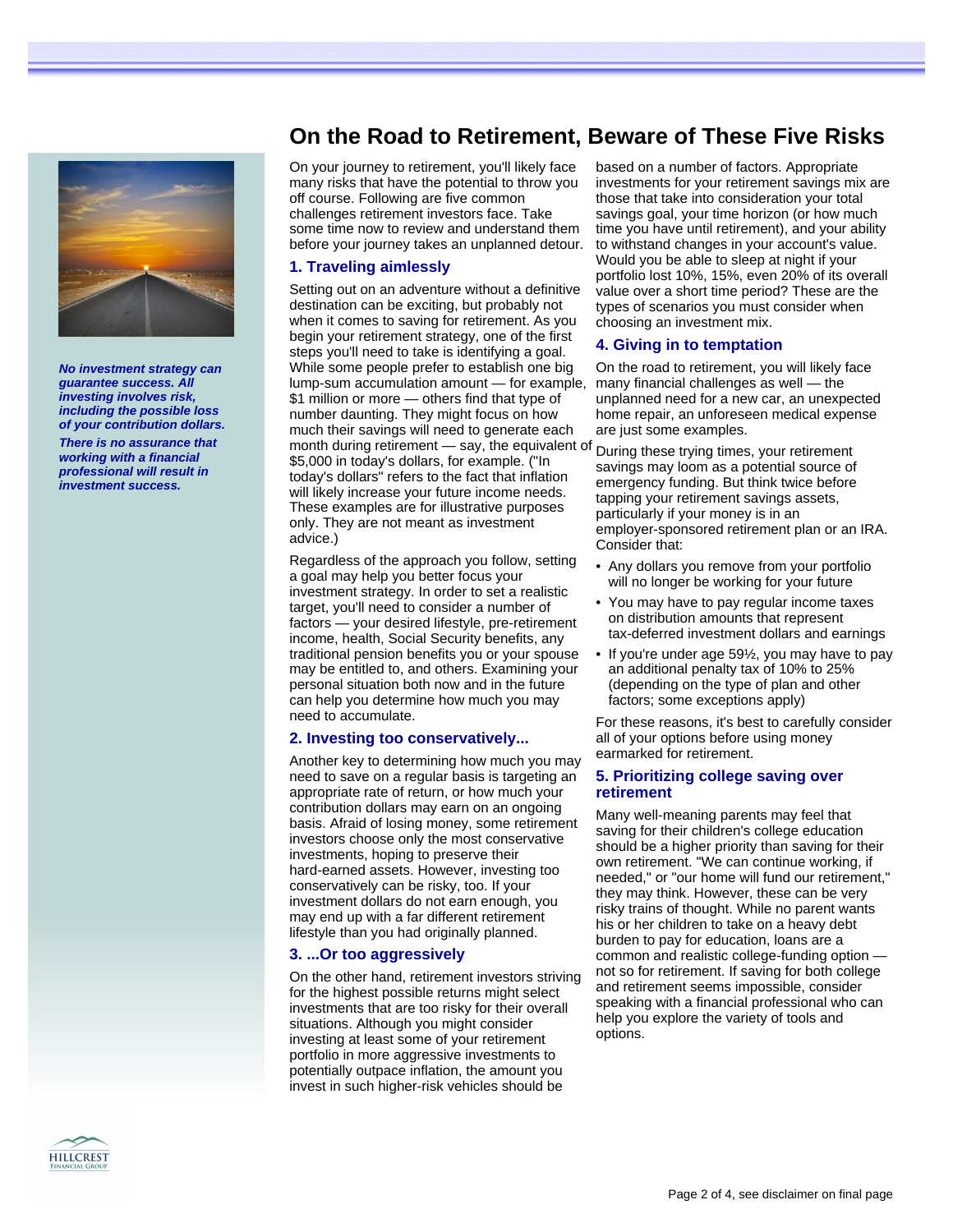

**An estate plan should be reviewed periodically, especially after a major life event. Here are some ideas about when to review your estate plan and some things to review when you do.**

# **Reviewing Your Estate Plan**

An estate plan is a map that explains how you want your personal and financial affairs to be handled in the event of your incapacity or death. Due to its importance and because circumstances change over time, you should periodically review your estate plan and update it as needed.

#### **When should you review your estate plan?**

Reviewing your estate plan will alert you to any changes that need to be addressed. For example, you may need to make changes to your plan to ensure it meets all of your goals, or when an executor, trustee, or guardian can no longer serve in that capacity. Although there's no hard-and-fast rule about when you should review your estate plan, you'll probably want to do a quick review each year, because changes in the economy and in the tax code often occur on a yearly basis. Every five years, do a more thorough review.

You should also review your estate plan immediately after a major life event or change in your circumstances. Events that should trigger a review include:

- There has been a change in your marital status (many states have laws that revoke part or all of your will if you marry or get divorced) or that of your children or grandchildren.
- There has been an addition to your family through birth, adoption, or marriage (stepchildren).
- Your spouse or a family member has died, has become ill, or is incapacitated.
- Your spouse, your parents, or another family member has become dependent on you.
- There has been a substantial change in the value of your assets or in your plans for their use.
- You have received a sizable inheritance or gift.
- Your income level or requirements have changed.
- You are retiring.
- You have made (or are considering making) a change to any part of your estate plan.

## **Some things to review**

Here are some things to consider while doing a periodic review of your estate plan:

• Who are your family members and friends? What is your relationship with them? What are their circumstances in life? Do any have special needs?

- Do you have a valid will? Does it reflect your current goals and objectives about who receives what after you die? Is your choice of an executor or a guardian for your minor children still appropriate?
- In the event you become incapacitated, do you have a living will, durable power of attorney for health care, or Do Not Resuscitate order to manage medical decisions?
- In the event you become incapacitated, do you have a living trust or durable power of attorney to manage your property?
- What property do you own and how is it titled (e.g., outright or jointly with right of survivorship)? Property owned jointly with right of survivorship passes automatically to the surviving owner(s) at your death.
- Have you reviewed your beneficiary designations for your retirement plans and life insurance policies? These types of property pass automatically to the designated beneficiaries at your death.
- Do you have any trusts, living or testamentary? Property held in trust passes to beneficiaries according to the terms of the trust. There are up-front costs and often ongoing expenses associated with the creation and maintenance of trusts.
- Do you plan to make any lifetime gifts to family members or friends?
- Do you have any plans for charitable gifts or bequests?
- If you own or co-own a business, have provisions been made to transfer your business interest? Is there a buy-sell agreement with adequate funding? Would lifetime gifts be appropriate?
- Do you own sufficient life insurance to meet your needs at death? Have those needs been evaluated?
- Have you considered the impact of gift, estate, generation-skipping, and income taxes, both federal and state?

This is just a brief overview of some ideas for a periodic review of your estate plan. Each person's situation is unique. An estate planning attorney may be able to assist you with this process.